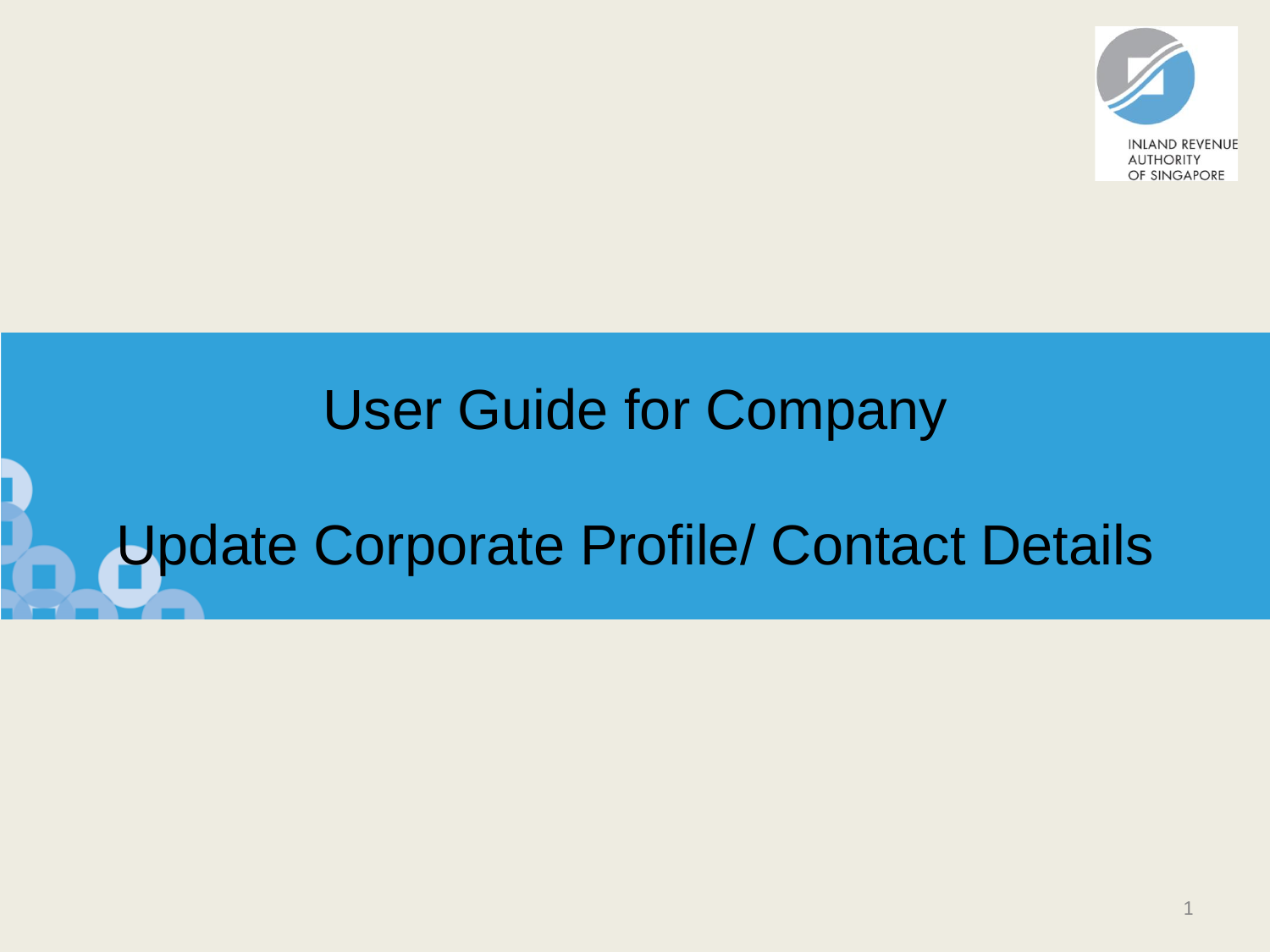| <b>NUMO REVENUE</b>                                                                                                                                                                              | Q                                                                                                                                                                                                    | <b>Step</b> | <b>Action/ Note</b>                                                                                                    |
|--------------------------------------------------------------------------------------------------------------------------------------------------------------------------------------------------|------------------------------------------------------------------------------------------------------------------------------------------------------------------------------------------------------|-------------|------------------------------------------------------------------------------------------------------------------------|
| <b>UTHORTY</b><br>OF SINGAPORE                                                                                                                                                                   |                                                                                                                                                                                                      |             | <b>Main Menu</b>                                                                                                       |
| ABC COLTD<br>$\boxed{\sum \frac{\text{Email Us}}{(\text{mvTax Mail})} \cdot \boxed{\bigoplus \frac{\text{Notices/}}{\text{Letters}}} \cdot \boxed{\bigoplus}}$<br>Tax Ref No. T20UF1234A         | A Account v <sup>1</sup> Logout                                                                                                                                                                      |             | Upon login to myTax Portal, select                                                                                     |
| ⚠<br>Overview<br>Corporate Tax v<br>Employers v<br>$GST$ $\star$<br>Mor                                                                                                                          | Profile                                                                                                                                                                                              |             | the digital service from the menu:<br><b>Account &gt; Update Corporate</b>                                             |
| Last login on Wednesday, 14 Jul 2021 12:24 AM (Singapore time).                                                                                                                                  | <b>Undate Notice Preferences</b><br><b>Update Corporate Profile/ Contact Details</b>                                                                                                                 |             | <b>Profile/ Contact Details.</b>                                                                                       |
| <b>Note</b><br>The company/ business has subscribed to the following notifications for its tax notid<br>By post to your company's/ business' registered address<br>• Corporate Tax paper notices | <b>Tax Account</b><br>Apply for Payment Plan<br>Pay Taxes<br>Request Penalty Waiver/ Extension of Time to File<br>View Account Summary<br>View Late Filing Fee/ Summons<br>View/ Cancel Payment Plan |             | Note:<br>For steps on logging in to myTax<br>Portal, you may refer to our<br>Guide on How to Log In to myTax<br>Portal |
| Welcome to myTay Portall                                                                                                                                                                         |                                                                                                                                                                                                      |             |                                                                                                                        |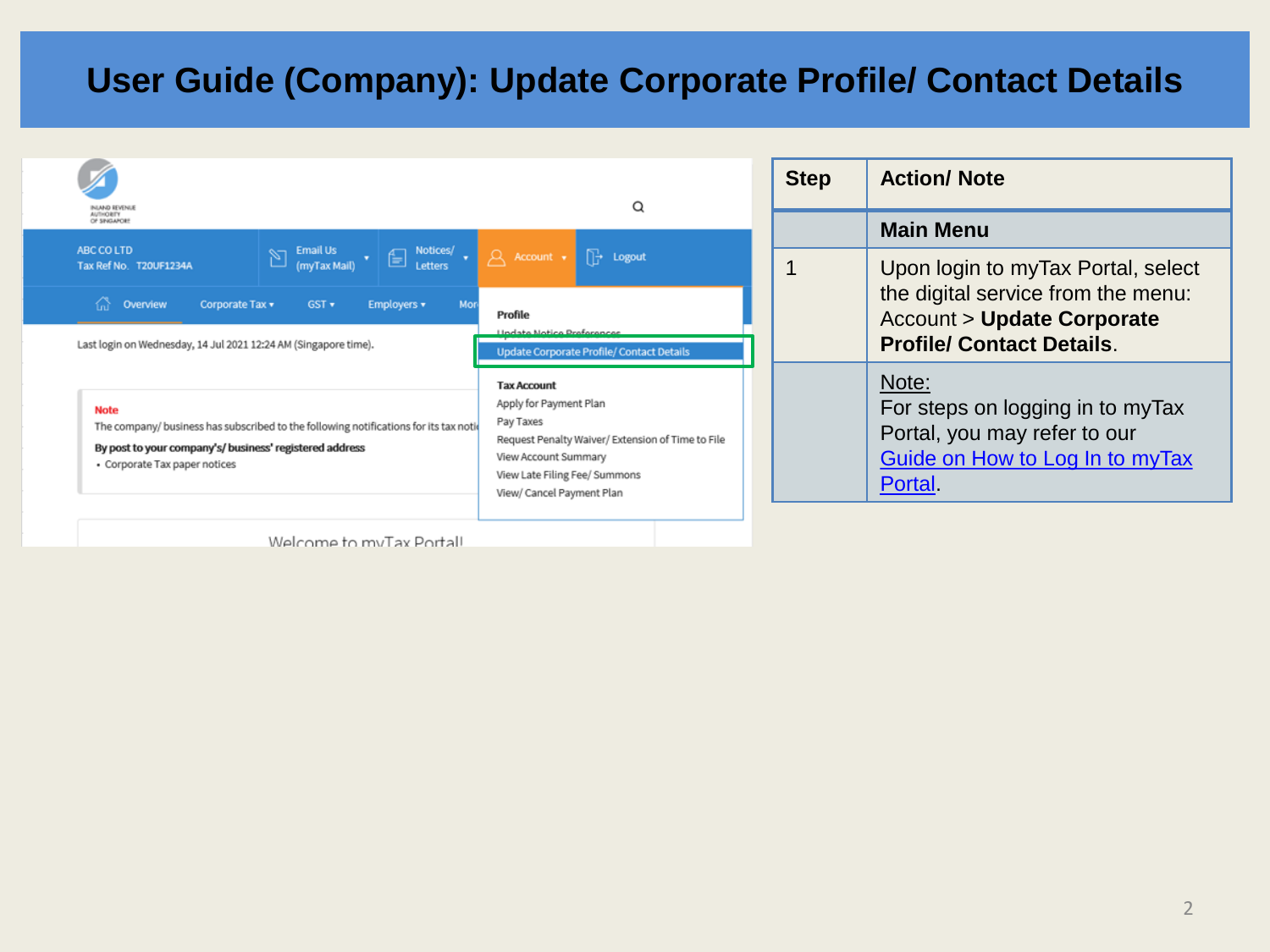| Overview<br>Corporate Tax v                                                                                                                          | GST | Employers v                                                                                                                            | More $\star$ | <b>Note</b>                                                                                                                                                                                     |
|------------------------------------------------------------------------------------------------------------------------------------------------------|-----|----------------------------------------------------------------------------------------------------------------------------------------|--------------|-------------------------------------------------------------------------------------------------------------------------------------------------------------------------------------------------|
|                                                                                                                                                      |     |                                                                                                                                        |              |                                                                                                                                                                                                 |
| Update Corporate Profile/ Contact Details                                                                                                            |     |                                                                                                                                        |              | You can view your company's<br>particulars/contact details on this<br>page.                                                                                                                     |
| <b>Corporate Profile</b>                                                                                                                             |     |                                                                                                                                        |              | Refer to page 4 for steps to update                                                                                                                                                             |
| Name<br>ABC CO LTD<br><b>Type of Company</b><br>FOREIGN COMPANY<br>Place of Registration/ Incorporation<br>FRANCE<br>Place of Control and Management |     | Tax Ref No.<br>T20UF1234A<br><b>Company Status</b><br>ACTIVE from 01 Jan 2020<br><b>Registration/Incorporation Date</b><br>01 Jan 2020 |              | financial year end.<br>Refer to page 5 for steps to update<br>functional currency.<br>Refer to pages 6 and 7 for steps to<br>view/ edit company address.<br>Refer to page 8 for steps to update |
| FRANCE<br><b>Financial Year End</b><br>Month<br>Day<br>31<br>12<br><b>Functional Currency</b>                                                        |     |                                                                                                                                        |              | contact information.<br>You can inform us via myTax Mail if<br>any of the information displayed is<br>incorrect.                                                                                |

Financial Statements prepared in

SINGAPORE DOLLAR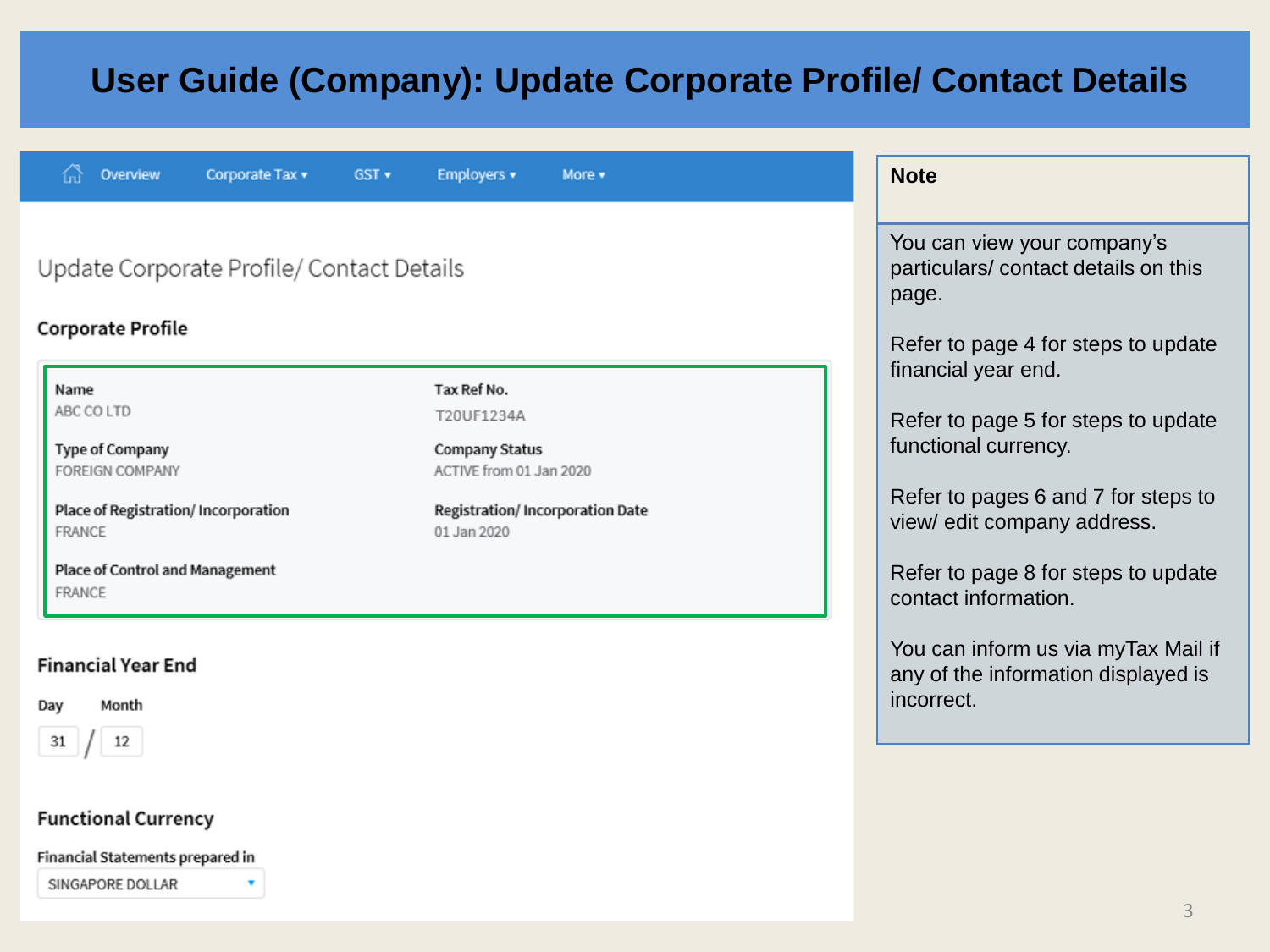| <b>Financial Year End</b>                                                                          | <b>Step</b>    | <b>Action/ Note</b>                                                                                                                                                                       |
|----------------------------------------------------------------------------------------------------|----------------|-------------------------------------------------------------------------------------------------------------------------------------------------------------------------------------------|
| Month<br>Day<br>12<br>31                                                                           |                | <b>Update Financial Year End</b>                                                                                                                                                          |
| <b>Functional Currency</b>                                                                         | $\mathbf 1$    | <b>Enter Financial Year End.</b>                                                                                                                                                          |
| Financial Statements prepared in<br>SINGAPORE DOLLAR                                               | $\overline{2}$ | Click on Save. A pop-up message will prompt<br>you to confirm the entry.                                                                                                                  |
| <b>Address</b><br><b>Company Address</b><br>89 ROBINSON ROAD #8-00                                 | 3              | Click on Yes to save.                                                                                                                                                                     |
| Singapore 326589<br>Edit Company Address<br><b>Contact Information</b>                             |                | Note:<br>Only persons authorised as 'Approver' can<br>update the financial year end for a company                                                                                         |
| <b>Note</b><br>Please read the Terms and Conditions on the use of mobile number and email address. |                | not registered with the Accounting &<br>Corporate Regulatory Authority (ACRA).                                                                                                            |
| <b>Contact Person</b><br><b>CHARLES TAN</b><br>Designation<br>MANAGER                              |                | For company that is registered with ACRA,<br>any changes in financial year end should be<br>updated with ACRA at BizFile+ and the<br>updates will be transmitted to IRAS<br>periodically. |
| <b>Email Address</b><br>CHARLESTAN@XX.COM                                                          |                |                                                                                                                                                                                           |
| Mobile No.<br>+65 98765432<br>Office No.<br>+65 12345678                                           | Save           | Confirm Save?                                                                                                                                                                             |
| <b>SAVE</b>                                                                                        |                | <b>NO</b><br>$\sqrt{ }$                                                                                                                                                                   |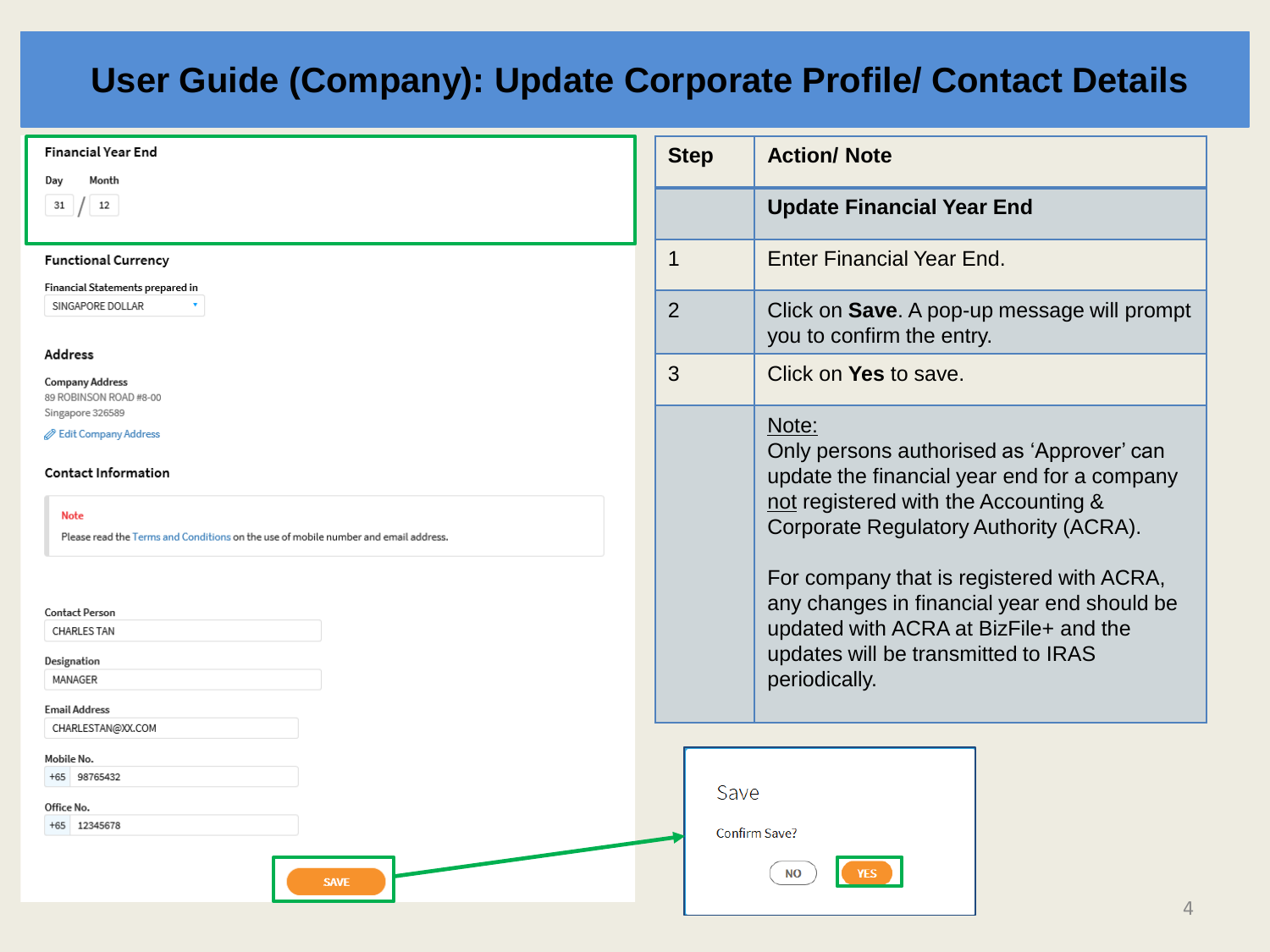| <b>Financial Year End</b><br>Month<br>Day                                                          | <b>Step</b> | <b>Action/ Note</b>                                                                                                                                                    |
|----------------------------------------------------------------------------------------------------|-------------|------------------------------------------------------------------------------------------------------------------------------------------------------------------------|
| 12<br>31                                                                                           |             | <b>Update Functional Currency</b>                                                                                                                                      |
| <b>Functional Currency</b><br>Financial Statements prepared in<br>SINGAPORE DOLLAR                 | 1           | If the company's financial statements are<br>prepared in a non-S\$ functional currency,<br>select the functional currency used to present<br>its financial statements. |
| Address                                                                                            |             |                                                                                                                                                                        |
| <b>Company Address</b><br>89 ROBINSON ROAD #8-00<br>Singapore 326589                               |             | If the functional currency used is not in the<br>selection list, choose "Currencies other than                                                                         |
| Edit Company Address                                                                               |             | S\$".                                                                                                                                                                  |
| <b>Contact Information</b>                                                                         | 2           | Click on Save. A pop-up message will prompt<br>you to confirm the entry.                                                                                               |
| <b>Note</b><br>Please read the Terms and Conditions on the use of mobile number and email address. | 3           | Click on Yes to save.                                                                                                                                                  |
|                                                                                                    |             | Note:                                                                                                                                                                  |
| <b>Contact Person</b>                                                                              |             | Only persons authorised as 'Approver' can                                                                                                                              |
| CHARLES TAN                                                                                        |             | make changes to Functional Currency.                                                                                                                                   |
| Designation                                                                                        |             |                                                                                                                                                                        |
| MANAGER                                                                                            |             |                                                                                                                                                                        |
| <b>Email Address</b><br>CHARLESTAN@XX.COM                                                          |             |                                                                                                                                                                        |
| Mobile No.                                                                                         |             | Save                                                                                                                                                                   |
| +65 98765432                                                                                       |             |                                                                                                                                                                        |
| Office No.                                                                                         |             | Confirm Save?                                                                                                                                                          |
| +65 12345678<br><b>SAVE</b>                                                                        |             | <b>NO</b><br><b>YES</b>                                                                                                                                                |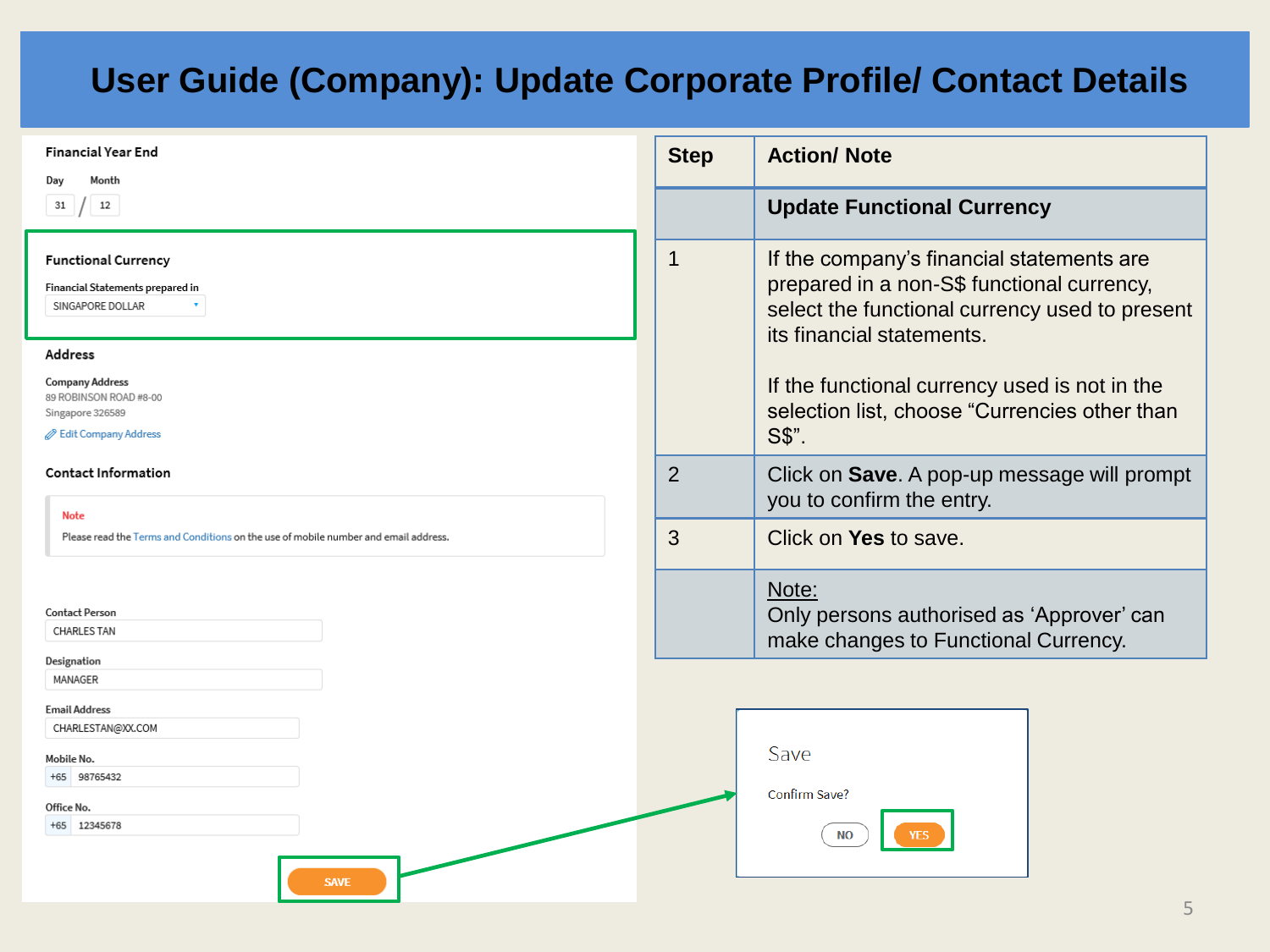| Address<br><b>Company Address</b>                                                                                                                                               |                | <b>Action/ Note</b>                                                                                                                                                                                                                                      |
|---------------------------------------------------------------------------------------------------------------------------------------------------------------------------------|----------------|----------------------------------------------------------------------------------------------------------------------------------------------------------------------------------------------------------------------------------------------------------|
| 89 ROBINSON ROAD #8-00<br>Singapore 326589<br><b>But Company Address</b>                                                                                                        |                | <b>Update Local Address</b>                                                                                                                                                                                                                              |
| <b>Address</b><br>X Cancel<br><b>Company Address</b>                                                                                                                            | $\mathbf 1$    | <b>Click on Edit Company Address.</b>                                                                                                                                                                                                                    |
| Singapore<br>Ö<br>Effective date from 22/08/2021                                                                                                                                | $\overline{2}$ | Select Singapore, enter Postal Code and click<br>on Retrieve.                                                                                                                                                                                            |
| <b>Company Address</b><br>X Cancel<br>SINGAPORE<br>Postal Code 188000<br><b>RETRIEVE</b>                                                                                        | 3              | Select Blk/ House No., enter Unit No., if any,<br>and effective date of the new address.                                                                                                                                                                 |
| Unit No.<br><b>Blk/House No.</b><br>55<br><b>Street Name</b>                                                                                                                    | 4              | Click on Save. A pop-up message will prompt<br>you to confirm the entry.                                                                                                                                                                                 |
| <b>VICTORIA ST</b><br>Effective date from 22/08/2021                                                                                                                            | 5              | Click on Yes to save.                                                                                                                                                                                                                                    |
| <b>Contact Information</b><br><b>Note</b><br>Please read the Terms and Conditions on the use of mobile number and email address.                                                |                | Notes:<br>1. Only persons authorised as 'Approver' can<br>update the address for a company not<br>registered with the Accounting & Corporate<br><b>Regulatory Authority (ACRA). Changes</b>                                                              |
| <b>Contact Person</b><br>CHARLES TAN<br>Designation<br>Save<br>MANAGER<br><b>Email Address</b><br>Confirm Save?<br>CHARLESTAN@XXLCOM<br><b>NO</b><br>Mobile No.<br>+65 98765432 |                | made to the address will generally be<br>processed and updated within 3 working<br>days.<br>2. For companies registered with ACRA, any<br>changes in address should be updated<br>with ACRA and the updates will be<br>transmitted to IRAS periodically. |
| Office No.<br>+65 12345678<br><b>SAVI</b>                                                                                                                                       |                | 6                                                                                                                                                                                                                                                        |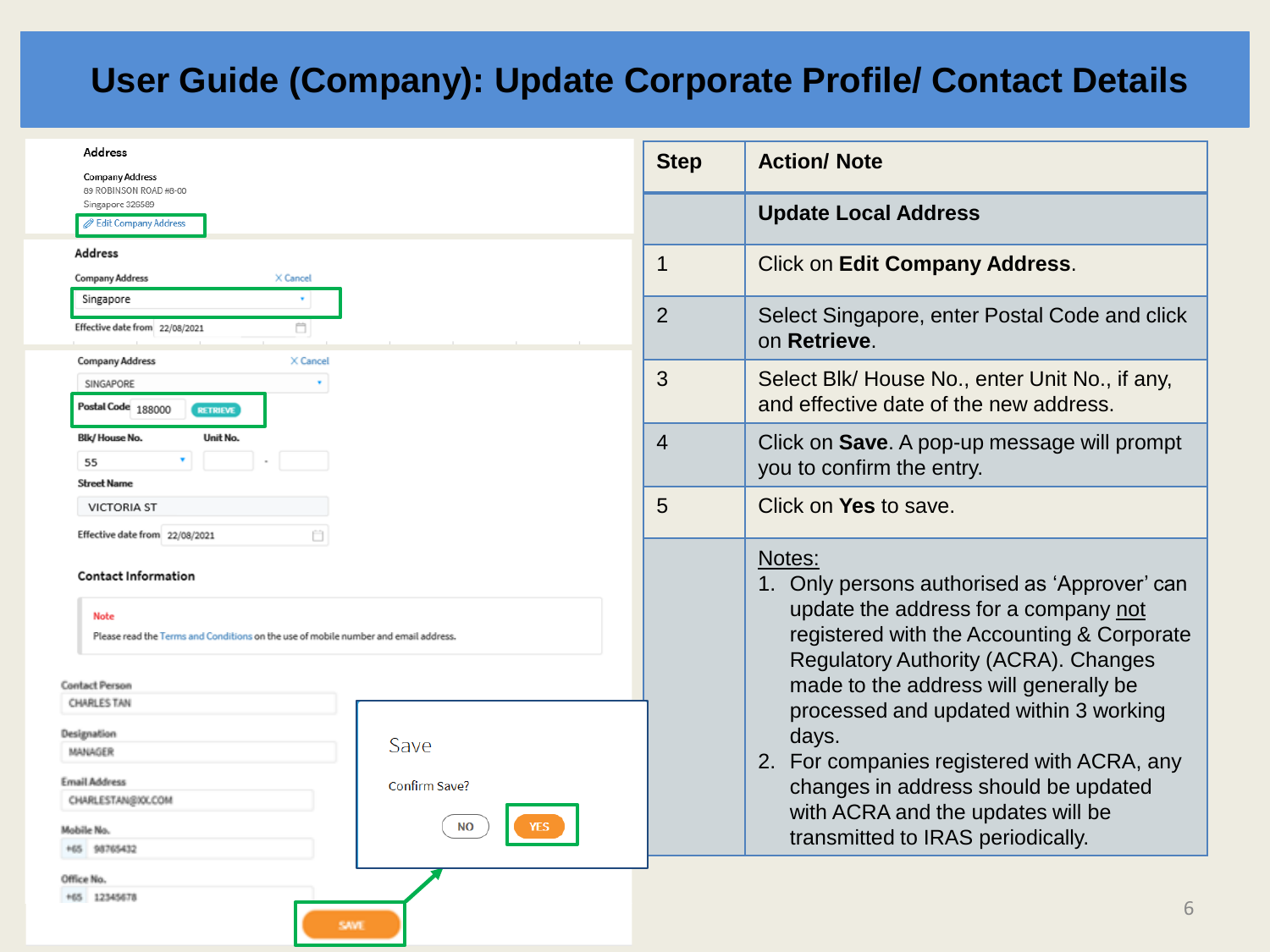| Address<br><b>Company Address</b>                                                                                                                                        | <b>Step</b>    | <b>Action/ Note</b>                                                                                                                                                                                                                                                            |
|--------------------------------------------------------------------------------------------------------------------------------------------------------------------------|----------------|--------------------------------------------------------------------------------------------------------------------------------------------------------------------------------------------------------------------------------------------------------------------------------|
| 89 ROBINSON ROAD #8-00<br>Singapore 326589<br><b>Edit Company Address</b>                                                                                                |                | <b>Update Foreign Address</b>                                                                                                                                                                                                                                                  |
| <b>Address</b><br><b>Company Address</b><br>$\times$ Cancel<br>Select Country/ Territory                                                                                 | 1              | Click on Edit Company Address.                                                                                                                                                                                                                                                 |
| ā<br>Effective date from 01/12/2021                                                                                                                                      | $\overline{2}$ | Select Country/ Territory, enter address and<br>effective date of the new address.                                                                                                                                                                                             |
| <b>Address</b><br><b>Company Address</b><br>X Cancel<br>MALAYSIA                                                                                                         | 3              | Click on Save. A pop-up message will prompt<br>you to confirm the entry.                                                                                                                                                                                                       |
|                                                                                                                                                                          | 4              | Click on Yes to save.                                                                                                                                                                                                                                                          |
| Effective date from 22/08/2021<br>Ò.<br><b>Contact Information</b><br><b>Note</b><br>Please read the Terms and Conditions on the use of mobile number and email address. |                | Notes:<br>1. Only persons authorised as 'Approver' can<br>update the address for a company not<br>registered with the Accounting & Corporate<br><b>Regulatory Authority (ACRA). Changes</b><br>made to the address will generally be<br>processed and updated within 3 working |
| <b>Contact Person</b><br><b>CHARLES TAN</b><br>Save<br>Designation<br>MANAGER<br>Confirm Save?<br><b>Email Address</b><br>CHARLESTAN@XX.COM<br><b>NO</b>                 |                | days.<br>2. For companies registered with ACRA, any<br>changes in address should be updated<br>with ACRA and the updates will be<br>transmitted to IRAS periodically.                                                                                                          |
| Mobile No.<br>+65 98765432<br>Office No.<br>+65 12345678<br><b>SAVE</b>                                                                                                  |                |                                                                                                                                                                                                                                                                                |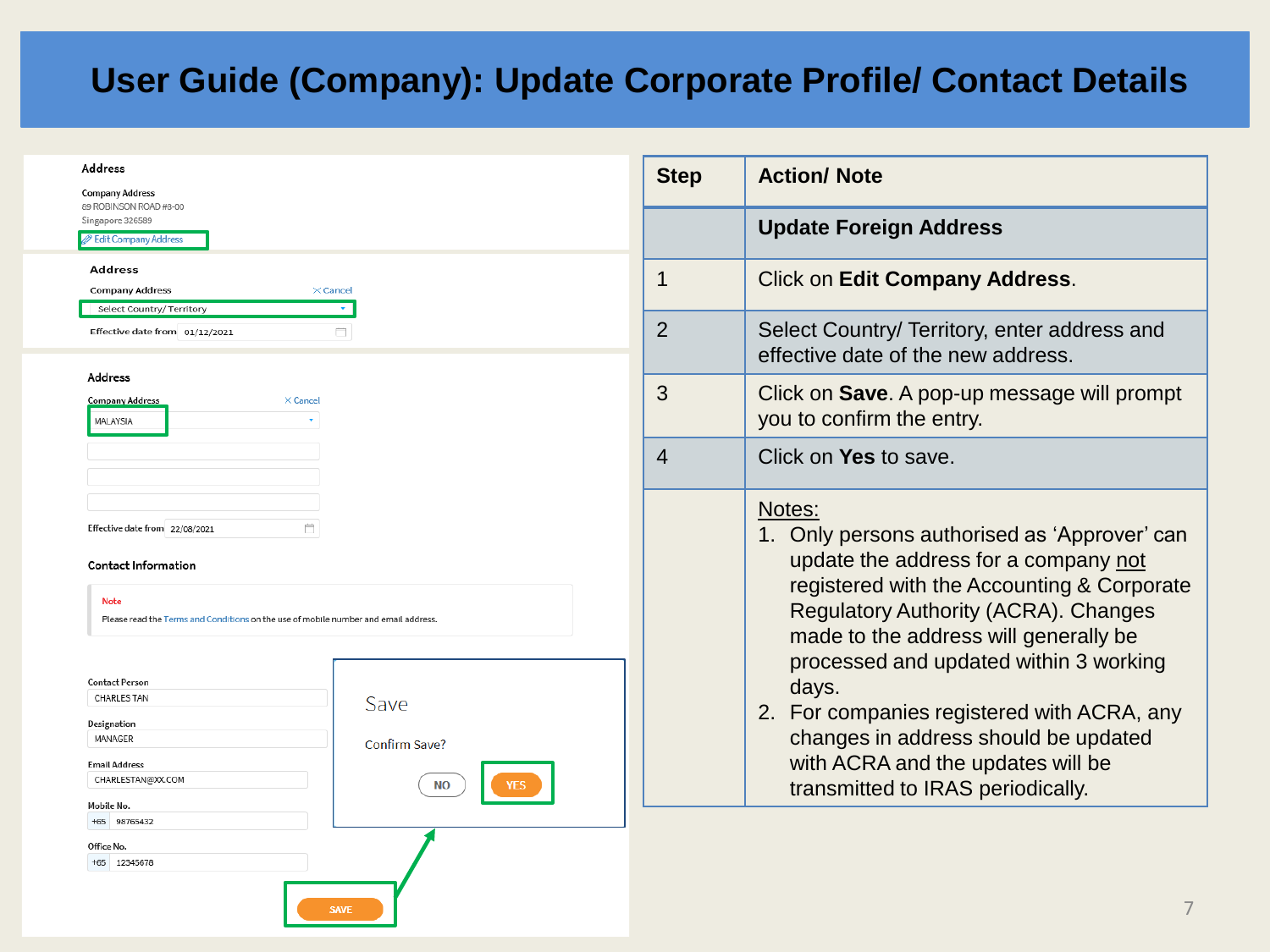| <b>Contact Information</b>                                                                  | <b>Step</b>   | <b>Action/ Note</b>                                                                       |
|---------------------------------------------------------------------------------------------|---------------|-------------------------------------------------------------------------------------------|
| Note<br>Please read the Terms and Conditions on the use of mobile number and email address. |               | <b>Update Contact Information</b>                                                         |
|                                                                                             | 1             | Enter contact details.                                                                    |
| <b>Contact Person</b><br><b>CHARLES TAN</b><br>Designation                                  | 2             | Click on Save. A pop-up message<br>will prompt you to confirm the entry.                  |
| MANAGER                                                                                     | 3             | Click on Yes to save.                                                                     |
| <b>Email Address</b><br>CHARLESTAN@XX.COM<br>Mobile No.<br>+65 98765432<br>Office No.       |               | Note:<br>Only persons authorised as<br>'Approver' can make changes to<br>contact details. |
| +65 12345678<br><b>SAVE</b>                                                                 | Save          |                                                                                           |
|                                                                                             | Confirm Save? | <b>NO</b>                                                                                 |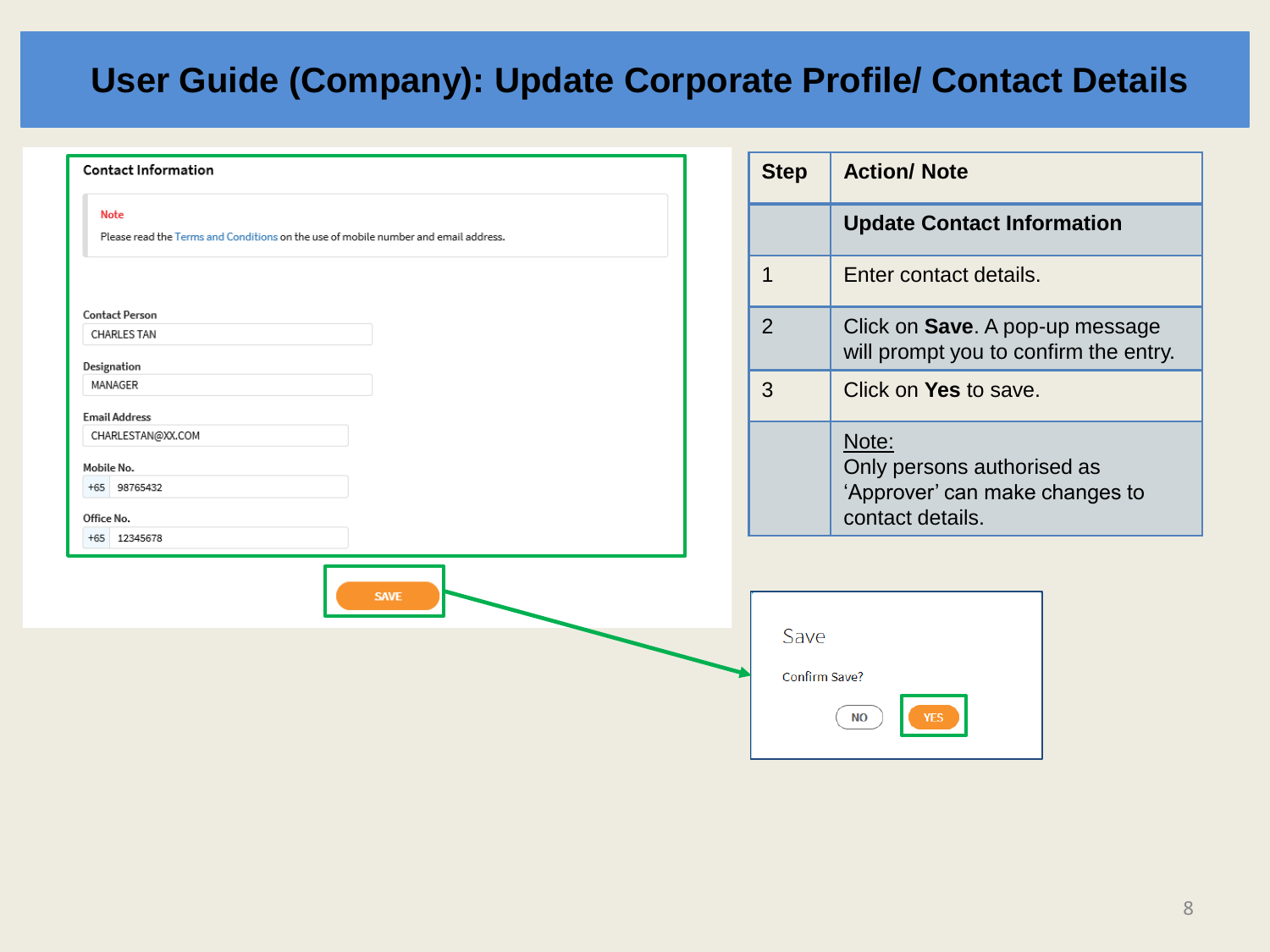| Overview                                       | Corporate Tax v<br>$GST +$<br>Employers v                                                   | More v      |                      | <b>Step</b>                               | <b>Action/ Note</b>                                                    |
|------------------------------------------------|---------------------------------------------------------------------------------------------|-------------|----------------------|-------------------------------------------|------------------------------------------------------------------------|
|                                                | Update Corporate Profile/ Contact Details                                                   |             | 导 SAVE AS PDF/ PRINT |                                           | An acknowledgement will be<br>displayed upon successful<br>submission. |
| Acknowledgement                                |                                                                                             |             |                      | $\mathbf 1$                               | Click on Save As Pdf/ Print to print                                   |
| <b>Successful Submission</b>                   |                                                                                             |             |                      | or save a copy of the<br>Acknowledgement. |                                                                        |
|                                                | Your request to change the company's corporate profile/ contact details has been submitted. |             |                      | $\overline{2}$                            | Select Overview from the menu to                                       |
| Name                                           | ABC CO LTD                                                                                  | Tax Ref No. | T20UF1234A           |                                           | return to home page.                                                   |
| Acknowledgement No.                            | 243752                                                                                      | Date/Time   | 22 Aug 2021 9:17 PM  |                                           |                                                                        |
| Updated by                                     | TEST_CO APPROVER 7                                                                          |             |                      |                                           |                                                                        |
| You requested to update the following details: |                                                                                             |             |                      |                                           |                                                                        |
| <b>Financial Year End</b>                      | 30 Jun                                                                                      |             |                      |                                           |                                                                        |
| <b>Financial Statements</b><br>prepared in     | SINGAPORE DOLLAR                                                                            |             |                      |                                           |                                                                        |
| <b>Contact Person</b>                          | <b>CHARLES TAN</b>                                                                          |             |                      |                                           |                                                                        |
| Designation                                    | MANAGER                                                                                     |             |                      |                                           |                                                                        |
| <b>Email Address</b>                           | CHARLESTAN@XX.COM                                                                           |             |                      |                                           |                                                                        |
| Mobile No.                                     | +65 98765432                                                                                |             |                      |                                           |                                                                        |
| Office No.                                     | +65 12345678                                                                                |             |                      |                                           |                                                                        |